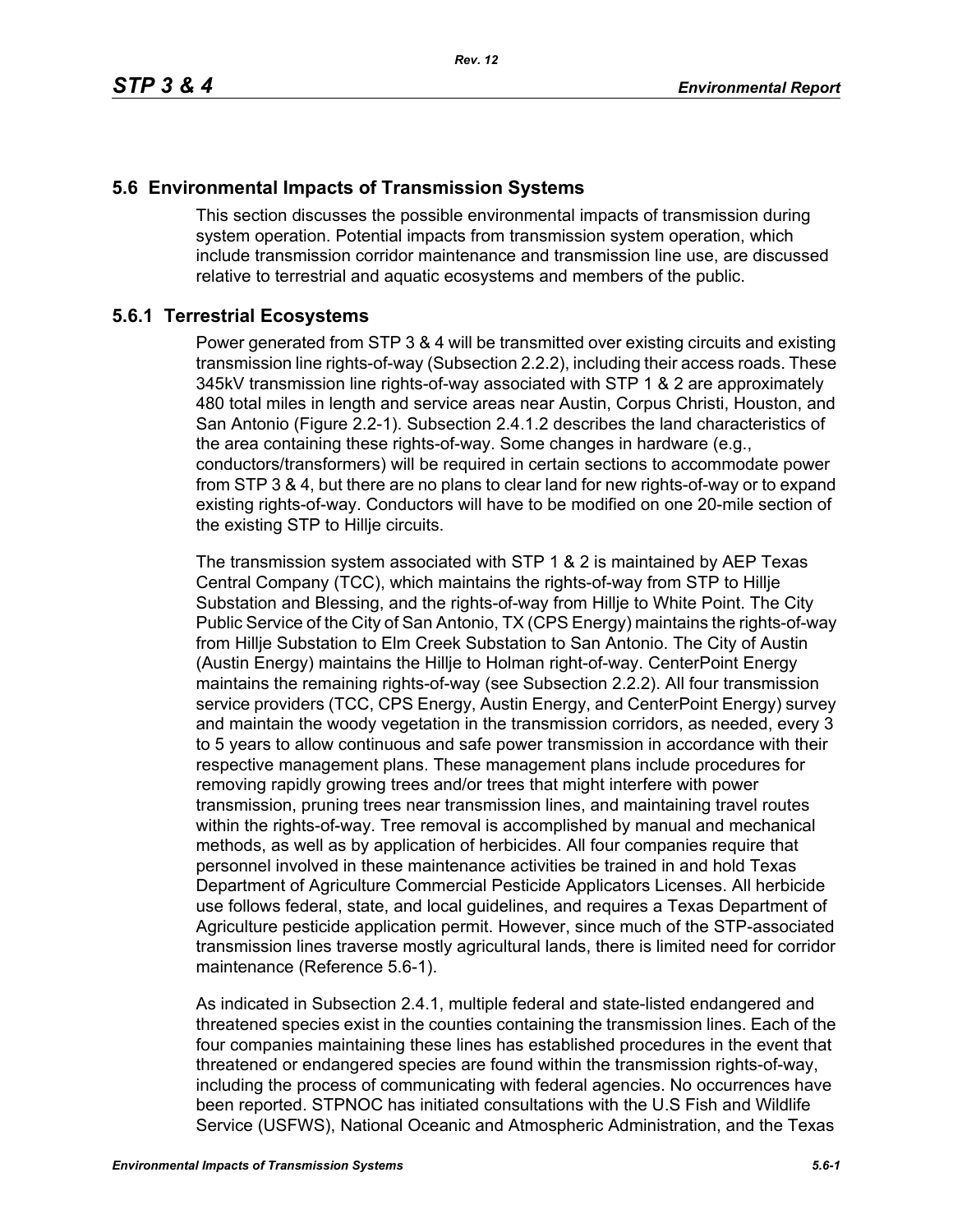Parks and Wildlife Department concerning endangered and threatened species relative to plant construction impacts (References 5.6-2, 5.6-3, 5.6-4). AEP has procedures in place to document transmission line mortalities of large birds, should they occur, and to deal with bird nests found in hazardous locations along the corridors.

No areas designated by the USFWS as "critical habitat" for threatened or endangered species occur on or immediately adjacent to existing transmission rights-of-way associated with STP 1 & 2. None of the transmission lines cross state or federal parks, wildlife refuges, or preserves or wildlife management areas.

Other "important" species are likely to use these transmission rights-of-way, including game species like deer, rabbits, squirrels, dove, and possibly quail. However, the infrequent vegetation management activities employed to maintain the rights-of-way are unlikely to disturb these animals for periods much longer than the duration of the activity and these activities, primarily tree removal, could benefit those species by providing more open habitats.

The effects of transmission line maintenance and vegetation management on terrestrial biota were evaluated in the Generic Environmental Impact Statement (GEIS) for License Renewal of Nuclear Plants (Reference 5.6-5), which included analysis of STP 1 & 2. It was determined that these activities did not lower habitat diversity or cause significant changes in surrounding habitats. Impacts on wildlife because of these activities were found to be of SMALL significance at operating nuclear power plants. Based on AEP, Austin Energy, CenterPoint Energy, and CPS Energy procedures, the NRC analysis of the impacts of existing right-of-way management, and the fact that no additional right-of-way maintenance activities would be needed, STPNOC concludes that the effects of transmission line maintenance on terrestrial biota in existing transmission line right-of-way would be SMALL.

The effects of transmission line maintenance and vegetation management on floodplains and wetlands were also evaluated in the GEIS (Reference 5.6-5). The impacts were found to be of small significance at operating nuclear power plants. Based on the NRC analysis and the lack of additional right-of-way maintenance activities, STPNOC concludes that the effects of continued transmission right-of-way maintenance on terrestrial biota in floodplains and wetlands will be SMALL.

Avian mortality resulting from collisions with transmission lines was evaluated in the GEIS (Reference 5.6-5). The impacts were found to be of SMALL significance at operating nuclear power plants. Given that no new rights-of-way or additional right-ofway maintenance activities are associated with STP 3 & 4, impacts due to avian collisions will be SMALL.

No significant impacts from electromagnetic fields associated with transmission lines were identified in the GEIS for terrestrial biota (Reference 5.6-5), so these impacts would be of SMALL significance. The GEIS for license renewal (Reference 5.6-5) stated, "Several studies have quantified the amount of ozone generated and concluded that the amount produced by even the largest lines in operation (765 kV) is insignificant. Ozone concentrations generated by transmission lines are therefore too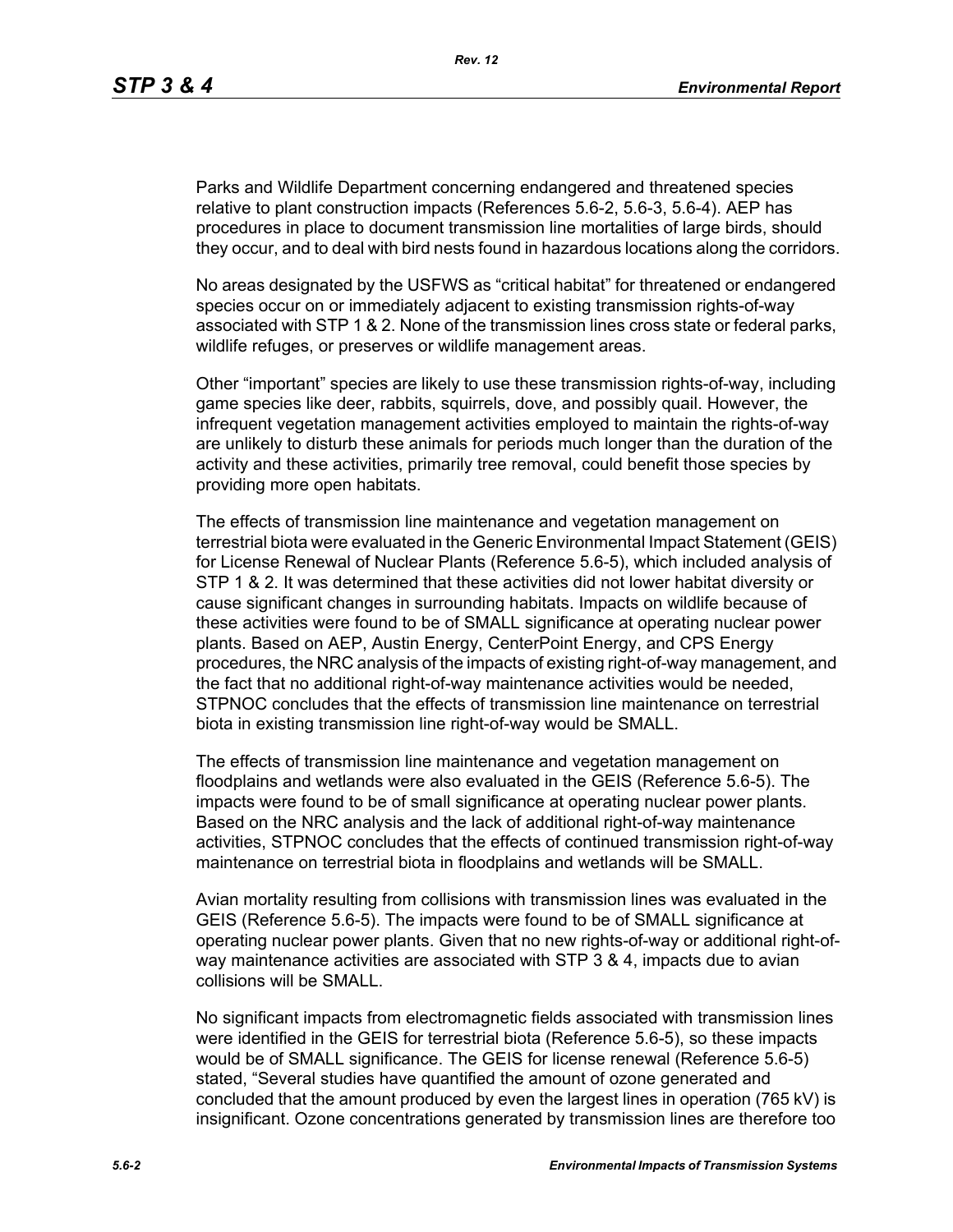low to cause any significant effects." Since these lines are 345kV, there are also no adverse impacts from ozone formation.

Based on the established procedures of AEP, Austin Energy, CenterPoint Energy, and CPS Energy, the analysis the NRC completed for the GEIS (Reference 5.6-5), and the lack of additional corridor maintenance activities, potential impacts associated with routine corridor maintenance activities on terrestrial resources would be SMALL.

#### **5.6.2 Aquatic Ecosystems**

Operation and maintenance of power transmission facilities that encompass switchyards, conductors, transmission towers, and substations have the potential to affect important aquatic habitats and species. Impacts of building, operating, and maintaining the existing STP transmission facilities were assessed in the Final Environmental Statements for construction (Reference 5.6-6) and operation (Reference 5.6-1) for STP 1 & 2. With regard to operating and maintaining STP 1 & 2 transmission facilities, the NRC observed (Reference 5.6-1) that limited right-of-way maintenance would be required because the lines traverse mostly agricultural land.

Subsection 2.2.2 describes the nine 345kV transmission circuits that connect STP 1 & 2 to the regional electric grid. These nine circuits leave the site by way of three rightsof-way:

- *(1)* An eastern right-of-way with two circuits that move east to Velasco (Brazoria County).
- *(2)* A middle right-of-way with six circuits that move northwest to Hillje.
- *(3)* A western right-of-way with a single circuit that moves southwest to Blessing (Matagorda County).

At Hillje, the middle right-of-way splits into four rights-of-way that extend northeast, northwest, west, and southwest. Four transmission service providers are involved in operating and maintaining the transmission lines that connect STP to the regional electric grid and in managing vegetation within these transmission corridors: CenterPoint Energy, AEP, Austin Energy, and CPS Energy. Subsections 2.2.2 and 5.6.1 explain which entity is responsible for managing which transmission circuit and right-of-way; Subsection 5.6.1 also describes these transmission service providers' current vegetation management practices.

Impacts to aquatic ecosystems associated with operation and maintenance of existing transmission lines are almost always small, limited to some minor erosion and sedimentation associated with maintaining transmission system equipment and access roads (Reference 5.6-5). The use of chemicals, chiefly herbicides, in right-ofway vegetation management is also analyzed, but use of these chemicals is mitigated by the use of EPA-registered formulations that are approved for use in utility rights-ofway (Reference 5.6-5). All four of the transmission service providers require chemical applicators to be trained in the safe use of herbicides and require supervisory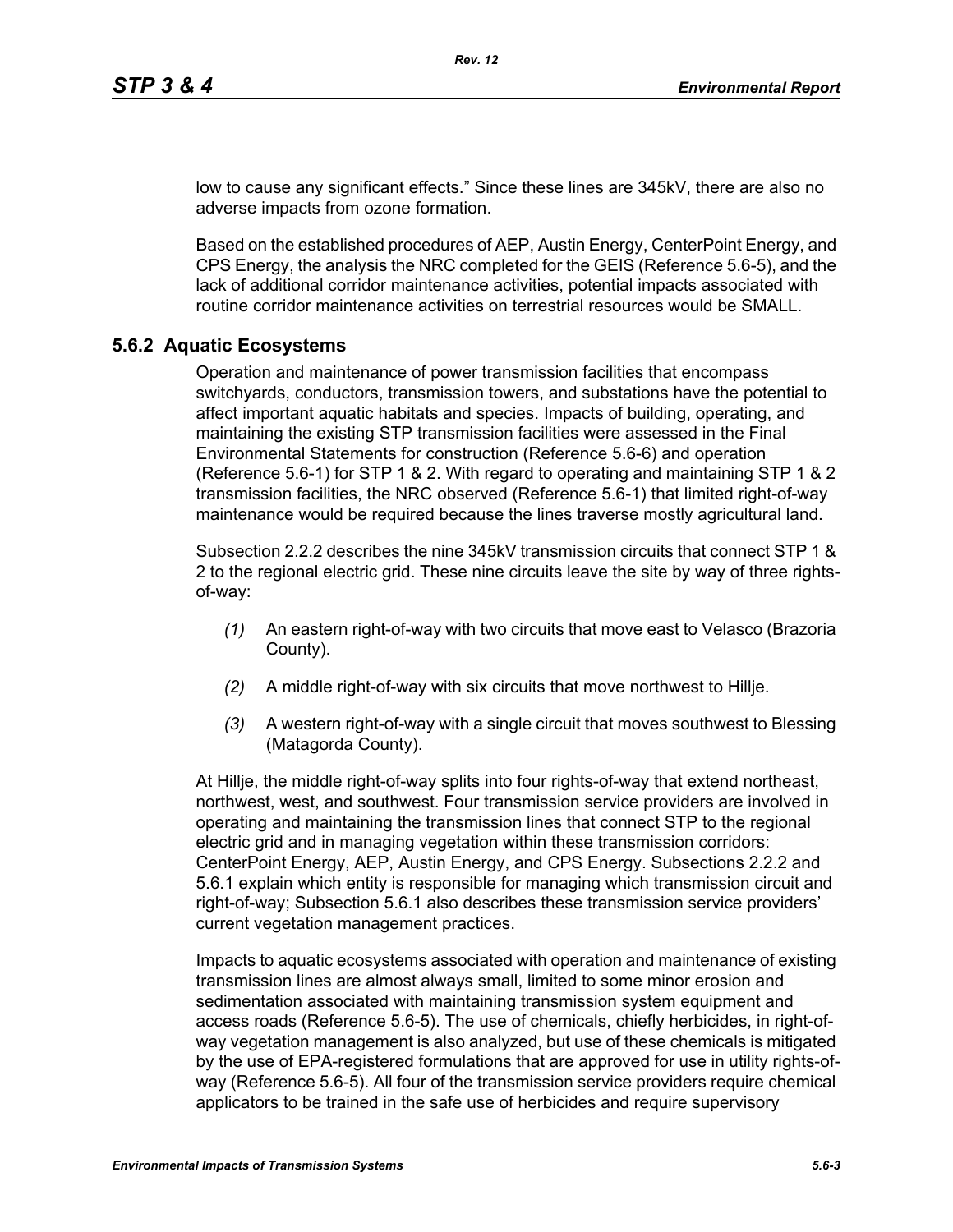personnel to hold Texas Department of Agriculture Commercial Pesticide Applicators Licenses.

## **5.6.2.1 Important Habitats**

As discussed in ER Section 2.4, the existing transmission lines cross typical habitats associated with the coastal prairie region of east Texas: agricultural fields, forests, and pasture/rangeland. However, the westernmost lines reach into the Texas "Hill Country," with different habitats such as Edwards Aquifer springs and karst areas. No areas designated by the USFWS as "critical habitat" for endangered or threatened species are crossed by these rights-of-way, nor do they cross any state or federal parks, wildlife refuges or preserves, or wildlife management areas. While the existing transmission lines do not cross any state or national park, wildlife refuge, or conservation area, they do cross perennial and intermittent streams and associated floodplains or wetlands.

The GEIS for License Renewal of Nuclear Plants (Reference 5.6-5), which included analysis of STP 1 & 2, observes that impacts of transmission system operation and maintenance on surface water quality and aquatic communities is of small significance when utilities employ "proper management practices" with respect to vegetation management, soil erosion, and application of herbicides. The transmission lines associated with the STP facility cross land that is mostly flat and largely agricultural (cropland, pastureland, rangeland). As a consequence, vegetation management (mechanical and chemical control of fast-growing trees and shrubs that can affect system reliability, create fire hazards, and hinder maintenance) is not a major concern, and herbicide use is minimal. The flat terrain in the coastal prairie region of Texas also reduces the potential for soil erosion and sedimentation in down-gradient wetlands and streams.

Impacts of transmission lines on important aquatic habitats during operations would therefore be SMALL and would not warrant mitigation.

## **5.6.2.2 Important Species**

As discussed in Section 2.4, six state and federally listed fish species are known to occur in the counties crossed by STP-associated transmission lines:

- Sharpnose Shiner (*Notropis oxyrhynchus*; candidate for federal listing)
- Blue Sucker (*Cycleptus elongatus*; state-listed)
- Widemouth Blindcat (*Satan eurystomus*; state-listed)
- Toothless Blindcat (*Trogloglanis pattersoni*; state-listed)
- Opossum Pipefish (*Microphis brachyurus lineatus*; state-listed)
- Fountain Darter (*Etheostoma fonticola*; federally listed)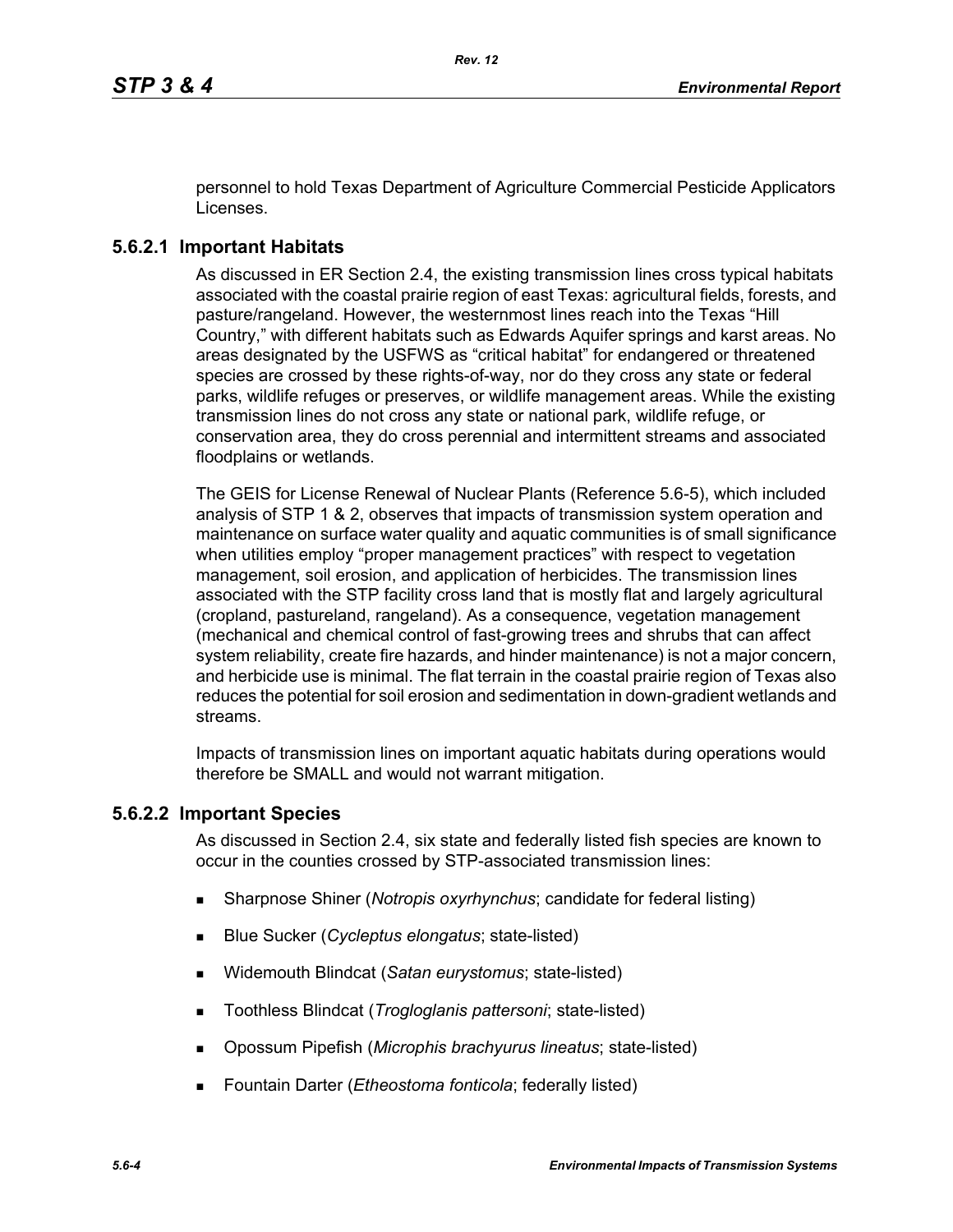The Toothless Blindcat are found in deep caves (1350 to 2000 feet below land surface) within the San Antonio segment of the Edwards Aquifer (Reference 5.6-7); activities associated with transmission system operation and maintenance are unlikely to affect them. The Fountain Darter is found only in portions of the San Marcos and Comal Rivers in Hays and Comal Counties (Reference 5.6-8). Neither river is crossed by an STP transmission line. The other two freshwater fish species—the Sharpnose Shiner and Blue Sucker—are more widely distributed and are both found in rivers (Colorado and Brazos) crossed by STP transmission lines (References 5.6-9, 5.6-10, and 5.6-11). It is unclear, however, if these species are found in the particular reaches of the rivers crossed by the transmission lines. The Opossum Pipefish, an estuarinemarine species, spawns in low salinity estuarine waters along the coast of Texas, and could be present in the lower reaches of rivers flowing into San Antonio, Copano-Aransas, and Corpus Christi Bays (References 5.6-12 and 5.6-13). These rivers are crossed by the Hillje-to-White Point transmission line.

Transmission maintenance and vegetation management practices of the four transmission service providers have been designed to minimize impacts to water quality of down-gradient streams, ponds, and impoundments and thus to aquatic populations, including sensitive aquatic populations, that inhabit these streams, ponds, and impoundments. As indicated in Subsection 2.4.1 and in the preceding paragraph, six state and federally listed fish species occur in the counties crossed by the STP transmission lines. STPNOC has initiated consultations with appropriate state and federal agencies relative to plant construction impacts on threatened and endangered species (see Subsection 5.6.1).

As discussed throughout this section, the four entities involved in transmission system operation and maintenance have adopted vegetation management and system maintenance practices that limit impacts to surface waters and aquatic communities. Also, land use and terrain in the region have the effect of reducing the amount of mechanical and chemical vegetation management that is required, thus limiting potential impacts to down-gradient wetlands and streams. For these reasons, impacts to aquatic communities from operation and maintenance of STP 3 & 4 transmission lines would be SMALL and would not warrant mitigation measures beyond those already identified in this section and addressed by the procedures of the four transmission providers.

#### **5.6.3 Impacts to Members of the Public**

As described in Subsection 2.2.2.2, the existing transmission system for STP 1 & 2 would be used for STP 3 & 4. The AEP Interconnection Study (Reference 5.6-14) calls for approximately 20 miles of conductor replacement to accommodate the additional current along the STP to Hillje right-of-way. There would be no change in line voltage and no additional rights-of-way would be needed. Some of the towers would be replaced in order to maintain the National Electric Safety Code (NESC) standards in sag clearance. The new towers would have similar footprints and appearances as the present towers and would only require temporary land disturbance to build. Therefore, the impacts to members of the public from STP 3 & 4 would be similar to those occurring with the existing transmission system. The operation and maintenance of the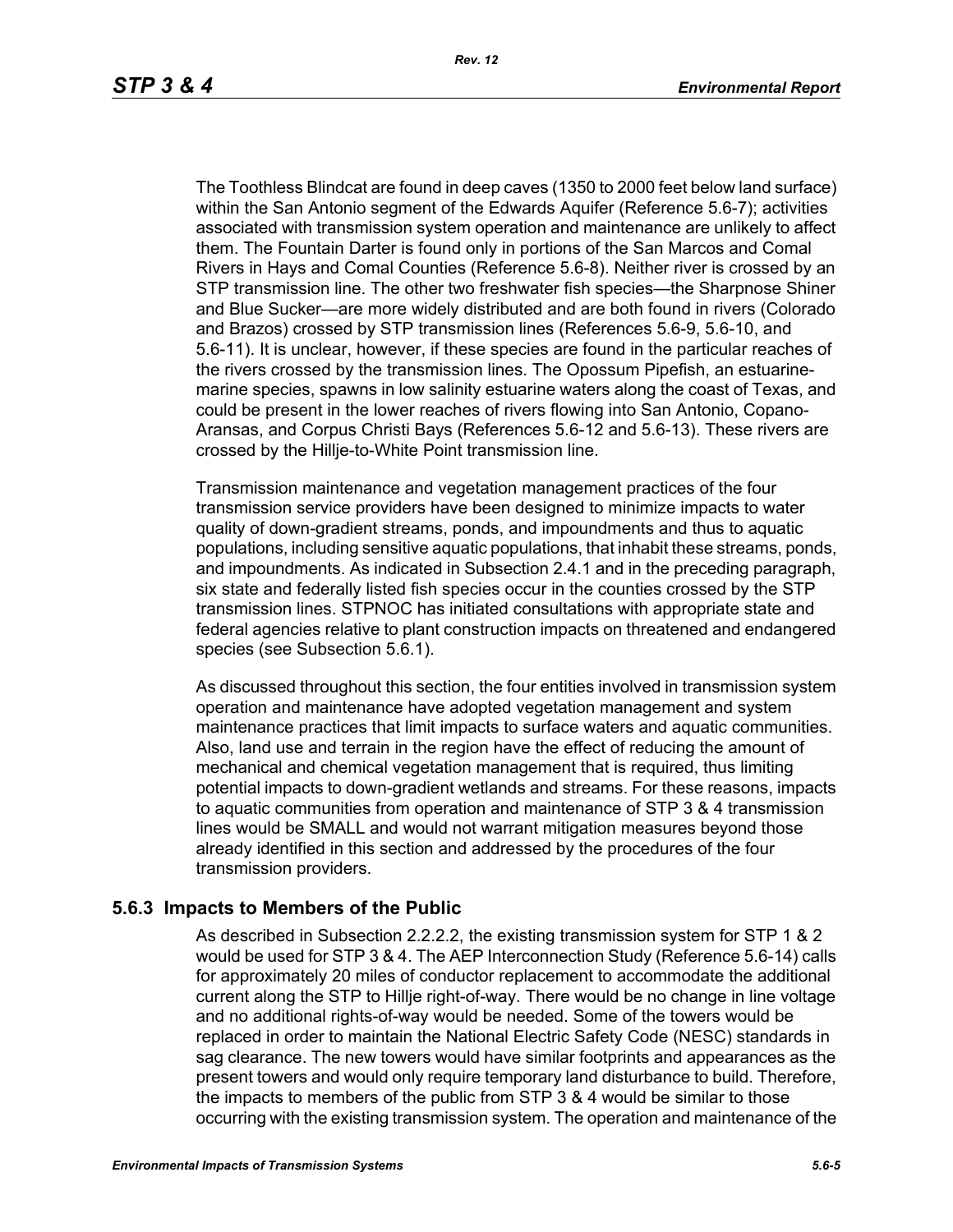upgraded transmission system may result in visual impacts, electric shock hazards, electromagnetic field exposure, noise impacts, and radio and television interference.

#### **5.6.3.1 Visual Impacts**

Transmission lines for STP 1 & 2 were constructed by the transmission service providers with consideration given to environmental and visual values. These considerations would be continued throughout the modifications described in Subsection 2.2.2.2. The visual impacts of the transmission system would not change as a result of the addition of STP 3 & 4 because no new offsite transmission right-ofway is required to support STP 3 & 4. The appearance of the new towers and conductors would be consistent with the present towers and conductors and result in very little visual change. Tower maintenance, tree pruning, and other maintenance operations would continue to be done regularly by the transmission service providers. Consequently, the visual impacts to members of the public from the transmission system would be SMALL.

## **5.6.3.2 Electric Shock**

Objects located near transmission lines can become electrically charged because of their immersion in the lines' electric field. This charge results in a current that flows through the object to the ground. The current is called "induced" because there is no direct connection between the line and the object. The induced current can also flow to the ground through the body of a person who touches the object. An object that is insulated from the ground can actually store an electrical charge, becoming what is called "capacitively charged." A person standing on the ground and touching a vehicle or a fence receives an electrical shock because of the sudden discharge of the capacitive charge through the person's body to the ground. After the initial discharge, a steady-state current can develop, the magnitude of which depends on several factors, including:

- The strength of the electric field which, in turn, depends on the voltage of the transmission line ;
- The height and geometry of the individual transmission wires;
- The size of the object on the ground;
- The extent to which the object is grounded.

The NESC has a provision that describes how to establish minimum vertical clearances to the ground for electric lines having voltages exceeding 98 kV. The clearance must limit the induced current due to electrostatic effects to five milliamperes if the largest anticipated truck, vehicle, or equipment were short-circuited to ground. (Reference 5.6-15, Part 2, Rules 232C1 and 232D3c).

To reduce the potential for vehicle-to-ground short-circuit shock to vehicles parked beneath the lines, the existing transmission lines are currently designed to provide clearances consistent with the NESC 5-milliamp rule. The upgrade of the existing transmission system described in Sections 3.7 and Subsection 2.2.2.2 would likely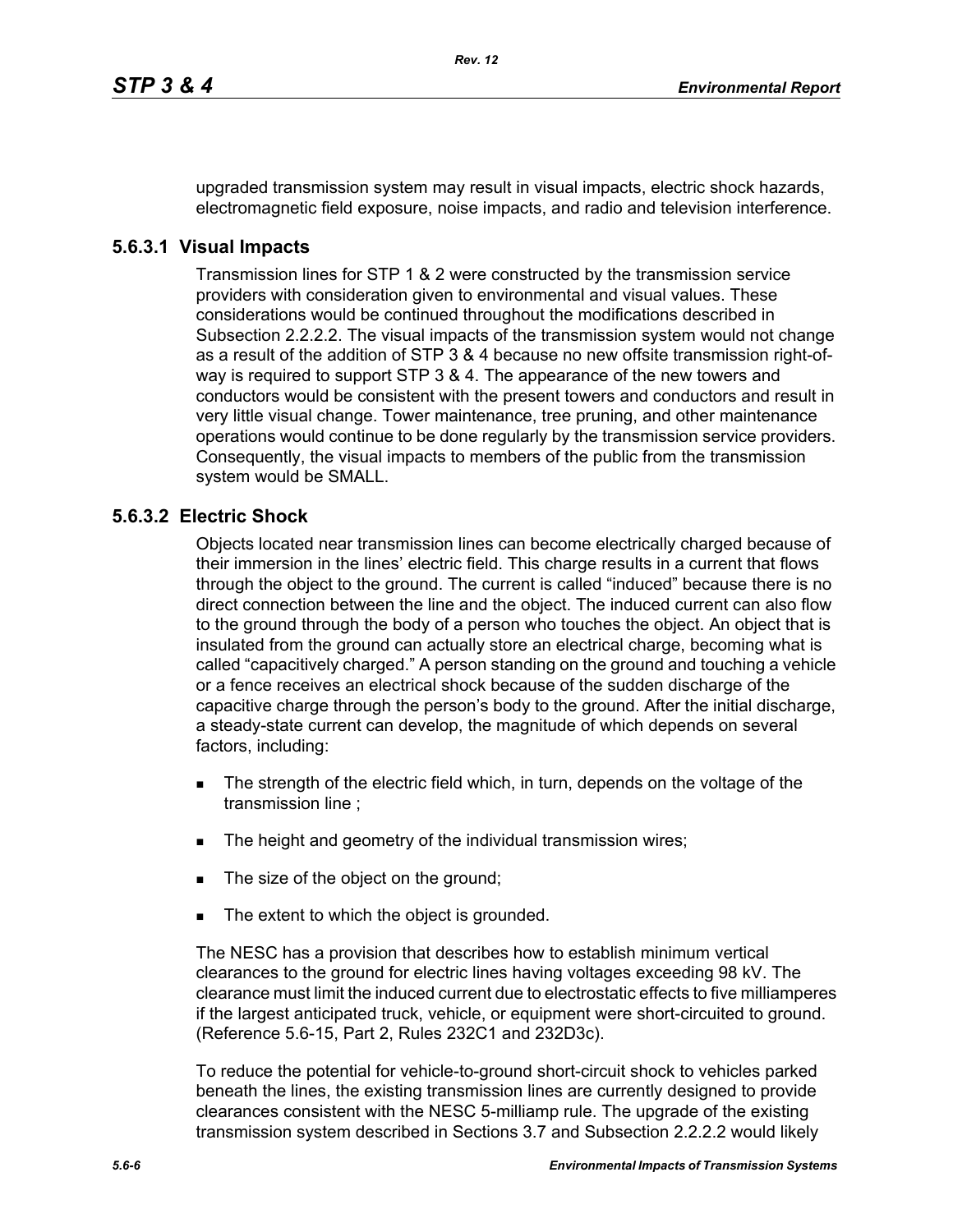change the geometry of the power lines because the new conductors would sag differently and new towers may be taller. All transmission lines would continue to comply with the NESC.

Analysis of this area of impact, detailed in the GEIS for License Renewal of Nuclear Plants (Reference 5.6-5) concludes that "potential electrical shock impacts are of small significance for transmission lines that are operated in adherence with the NESC." Because all STP transmission lines would comply with the NESC, impacts would be SMALL, and no mitigation measures would be needed.

#### **5.6.3.3 Electromagnetic Field Exposure**

In 1992, the U.S. Congress established a research and educational program designed to determine if exposure to extremely low frequency electric and magnetic fields (ELF-EMF) was harmful to humans. This research and information compilation effort was conducted jointly by the National Institute of Environmental Health Sciences (NIEHS), the National Institutes of Health, and the Department of Energy. Their findings state, "The scientific evidence suggesting that ELF-EMF exposures pose any health risk is weak." NIEHS concluded that such exposure could not be ruled as entirely safe, but that the evidence was insufficient to warrant regulatory concern (Reference 5.6-16). STPNOC concurs with this finding and will continue to monitor industry research on this subject.

#### **5.6.3.4 Noise**

High-voltage transmission lines can emit noise when the electric field strength surrounding them is greater than the breakdown threshold of the surrounding air, creating a discharge of energy. This energy loss, known as corona discharge, is affected by ambient weather conditions such as humidity, air density, wind, and precipitation, and by irregularities on the energized surfaces. The transmission lines that provide transmission service to the STP site are designed with hardware and conductors that have features to eliminate corona discharge and be corona-free up to their maximum operating voltage. Nevertheless, during wet weather, the potential for corona loss increases, and could occur if insulators or other hardware have any defects. The GEIS for License Renewal of Nuclear Plants (Reference 5.6-5) explains that corona discharge results in audible noise, radio and television interference, energy losses, and the production of ozone and is generally not a problem with 345kV transmission lines.

Corona-induced noise along the existing transmission lines is very low or inaudible, except possibly directly below the line on a quiet, humid day. Such noise does not pose a risk to humans. The four transmission service providers monitor complaints on transmission line noise, but have not received any reports of nuisance noise from members of the public. Accordingly, STPNOC does not expect there to be complaints on nuisance noise from the upgraded transmission lines and concludes impacts would be SMALL.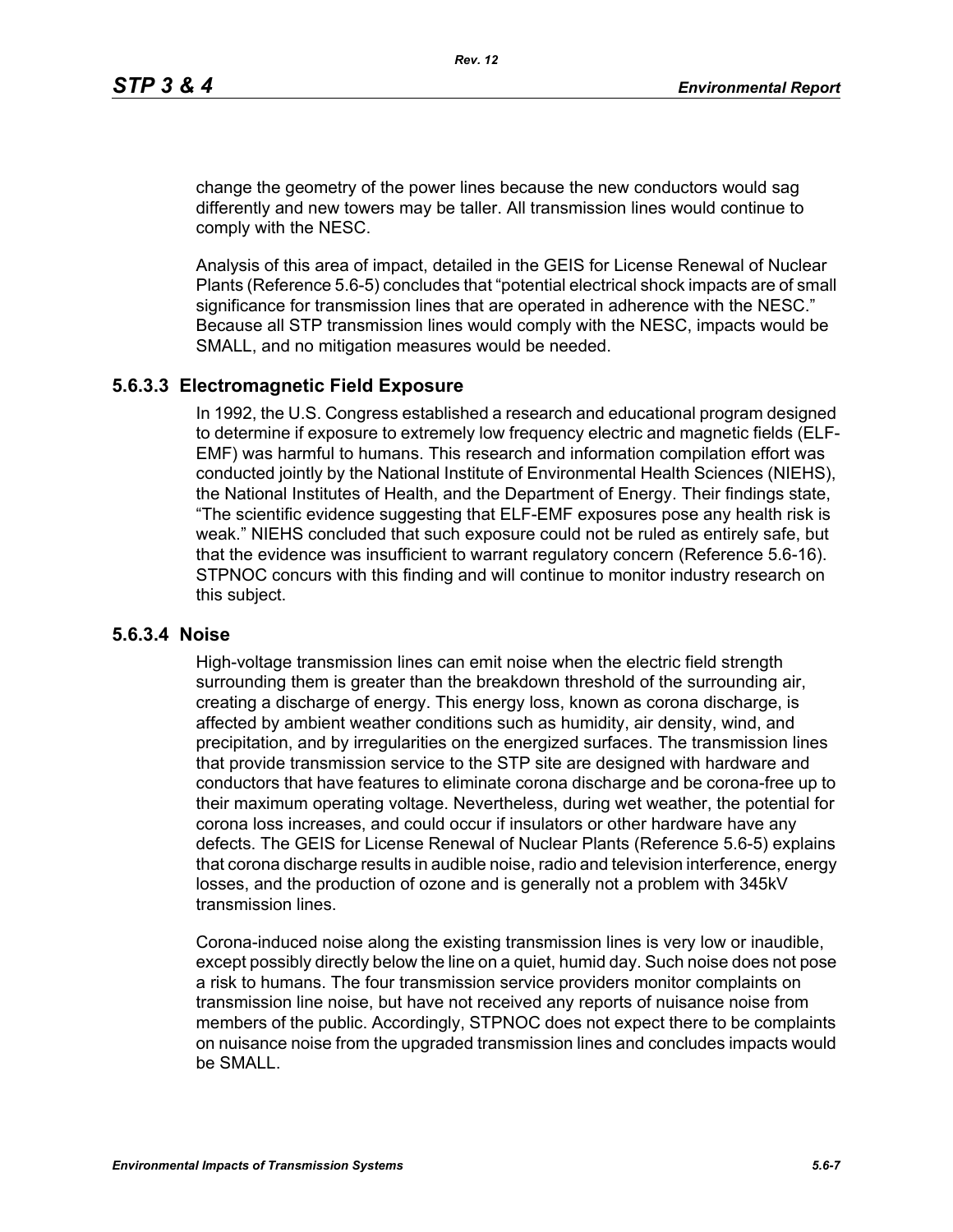# **5.6.3.5 Radio and Television Interference**

Generally, the cause of radio or television interference from transmission lines is from corona discharge from defective insulators or hardware. Should complaints on electromagnetic interference with radio or television reception occur, the transmission service provider would investigate the cause and, if necessary, replace the defective component to correct the problem. As described in Subsection 5.6.3.4, the transmission lines that provide service to the STP site are designed to be corona-free up to their maximum operating voltage. STPNOC expects that radio and television interference from the proposed upgraded transmission lines would be SMALL.

#### **5.6.3.6 References**

- 5.6-1 "Final Environmental Statement Related to the Operation of South Texas Project, Units 1 and 2," NRC 1986, Docket Nos. 50-498 and 50-499. Houston Lighting and Power Company, et al. Office of Nuclear Reactor Regulation.
- 5.6-2 STPNOC 2007. Letter with enclosures to Ms. Moni Devora Belton, U.S. Fish and Wildlife Service, Houston, Texas, received from Ms. Sandra L. Dannhardt, Environmental Supervisor, South Texas Project. RE: Threatened and Endangered Species Consultation, STPEGS Units 3 and 4 Licensing Project, Matagorda County, Texas. STI No. 32111260, January, 23, 2007.
- 5.6-3 STPNOC 2007. Letter with enclosures to Mr. Rusty Stafford, National Oceanic and Atmospheric Administration, Galveston, Texas, received from Ms. Sandra L. Dannhardt, Environmental Supervisor, South Texas Project. RE: Threatened and Endangered Species Consultation, STPEGS Units 3 and 4 Licensing Project, Matagorda County, Texas, STI No. 32111261, January, 23, 2007.
- 5.6-4 STPNOC 2007. Letter with enclosures to Ms. Celeste Brancel, Texas Parks and Wildlife Department, Environmental Review Coordinator, Austin, Texas, received from Ms. Sandra L. Dannhardt, Environmental Supervisor, South Texas Project. RE: Threatened and Endangered Species Consultation, STPEGS 3 & 4 Licensing Project, Matagorda County, Texas., STI No. 32111259, January 23, 2007.
- 5.6-5 "Generic Environmental Impact Statement for License Renewal of Nuclear Plants." NRC 1996. NUREG-1437, Volume 1. Division of Regulatory Applications, Washington, D.C.
- 5.6-6 "Final environmental Statement Related to the Proposed South Texas Project Units 1 & 2," NRC 1975, Office of Nuclear Reactor Regulation, Washington, D.C., March.
- 5.6-7 "Threatened and Endangered Species in the Edwards Aquifer System," Edwards Aquifer Research and Data Center, 2006. Available at http://www.eardc.txstate.edu/endangered.html.